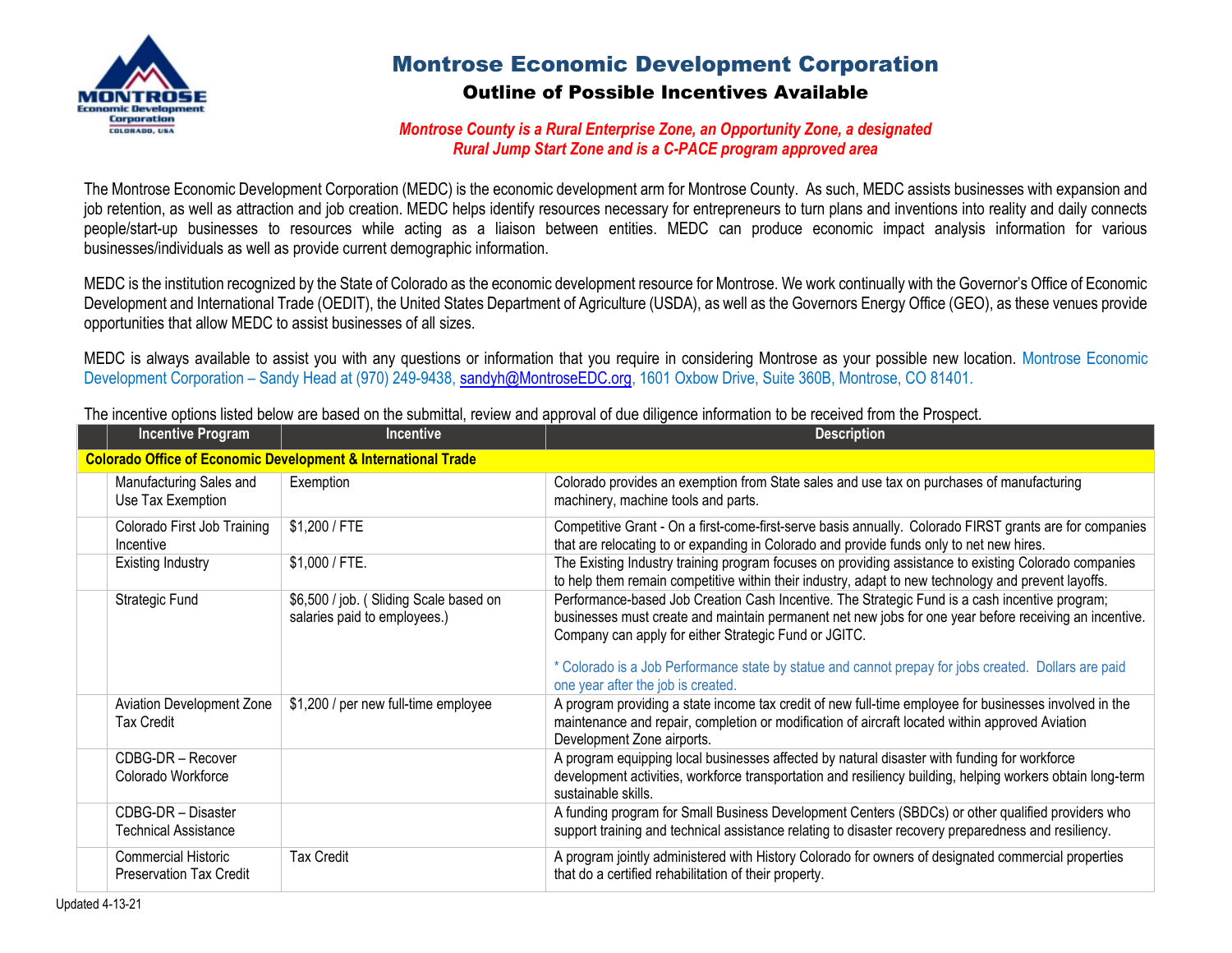| <b>Incentive Program</b>                                 | Incentive                                                                                                                                                                                                                                              | <b>Description</b>                                                                                                                                                                                                                                                                                                                                                                                                                                                                                                                                                                                                                                                                                                                                                                                                                                                                                                                 |
|----------------------------------------------------------|--------------------------------------------------------------------------------------------------------------------------------------------------------------------------------------------------------------------------------------------------------|------------------------------------------------------------------------------------------------------------------------------------------------------------------------------------------------------------------------------------------------------------------------------------------------------------------------------------------------------------------------------------------------------------------------------------------------------------------------------------------------------------------------------------------------------------------------------------------------------------------------------------------------------------------------------------------------------------------------------------------------------------------------------------------------------------------------------------------------------------------------------------------------------------------------------------|
| <b>Colorado Creative Districts</b>                       | Grant program                                                                                                                                                                                                                                          | This program offers vetted districts across the state access to grant funding, tailored technical<br>assistance, networking and training programs, and access to advocacy tools to support the growth and<br>infrastructure of the state's creative economy.                                                                                                                                                                                                                                                                                                                                                                                                                                                                                                                                                                                                                                                                       |
| Space to Create                                          |                                                                                                                                                                                                                                                        | This program is the first state driven initiative in the nation to develop affordable housing and workspaces<br>for artists and art organizations. Designed to position Colorado as the leader in artist-led community<br>transformation in rural communities, this program will facilitate the development of nine projects over the<br>course of eight years.                                                                                                                                                                                                                                                                                                                                                                                                                                                                                                                                                                    |
| Job Growth Incentive Tax<br>Credit (JGITC)               | <b>Tax Credit</b>                                                                                                                                                                                                                                      | The performance-based Job Growth Incentive Tax Credit provides a state income tax credit to<br>businesses undertaking job creation projects that would not occur in Colorado without this program. This<br>program provides a state income tax credit equal to 50% of FICA paid by the business on the net job<br>growth for each calendar year in the credit period. A business must undertake a job creation project for<br>which Colorado is competing with at least one other state for the project.<br>Businesses located in a Rural Enterprise Zone, such as Montrose, Colorado, have to create at least 20<br>new jobs in Colorado, with an average yearly wage of at least 100% of the county average wage. All new                                                                                                                                                                                                        |
| <b>Procurement Technical</b><br>Assistance Center (PTAC) |                                                                                                                                                                                                                                                        | jobs must be maintained for at least one year after the positions are hired to qualify.<br>A program which provides Federal, State and local government contract procurement assistance in the<br>form of education and counseling for Colorado companies.                                                                                                                                                                                                                                                                                                                                                                                                                                                                                                                                                                                                                                                                         |
| Advanced Industries Export<br>Accelerator Program        | Grant program                                                                                                                                                                                                                                          | This is a financial assistance program for aspiring and current Colorado exporters. The grant program<br>supports eligible small and medium-sized business through funds to offset international business<br>development and marketing costs.                                                                                                                                                                                                                                                                                                                                                                                                                                                                                                                                                                                                                                                                                      |
| State Trade Expansion<br>Program                         | <b>Financial Assistance</b>                                                                                                                                                                                                                            | A financial assistance program for aspiring and current Colorado exporters entering into a new<br>international market. This program supports small and medium-sized business through grant funds to<br>offset international business development and marketing costs.                                                                                                                                                                                                                                                                                                                                                                                                                                                                                                                                                                                                                                                             |
| Rural Jump Start<br>Designation                          | The Rural Jump-Start program offers to<br>Eligible Businesses 8 years of:<br>"0" state income taxes.<br>"0" state sales and local sales & use tax.<br>"0" county & municipal personal property<br>taxes.<br>"0" state income taxes for your employees. | The Rural Jump-Start program, specific tax relief can be granted to qualifying new businesses and new<br>hires of these businesses that are located in a Jump-Start designated Zone, such as Montrose County,<br>and align with local or regional state higher education institutions.<br>A business new to the State of Colorado or a Colorado based business ready to expand may qualify for<br>the Jump-Start program in Montrose County if it generates new business in the State of Colorado. The<br>business's product, service or technology has to be new to Colorado, even if the company is not. The<br>business cannot be substantially similar in operation to, or directly competes with the core function of<br>another business currently operating in Colorado. It must create a minimum of 5 net new jobs and add<br>to the economic base of Montrose County, while exporting goods and services out of the area. |
| <b>State Tax Credits - Enterprise Zone</b>               |                                                                                                                                                                                                                                                        |                                                                                                                                                                                                                                                                                                                                                                                                                                                                                                                                                                                                                                                                                                                                                                                                                                                                                                                                    |
| <b>Contributions to Enterprise</b><br>Zone projects      | <b>Tax Credit</b>                                                                                                                                                                                                                                      | A taxpayer who makes a contribution to certain eligible enterprise zone development projects may claim<br>a tax credit of 25% of the value of the contribution, up to \$100,000.                                                                                                                                                                                                                                                                                                                                                                                                                                                                                                                                                                                                                                                                                                                                                   |
| New Employee Credit                                      | $$1,100$ / job                                                                                                                                                                                                                                         | Businesses increasing their workforce may earn a state income tax credit \$1,100 per net new employee.                                                                                                                                                                                                                                                                                                                                                                                                                                                                                                                                                                                                                                                                                                                                                                                                                             |
| Agricultural Processor New<br><b>Employee Credit</b>     | \$500 / job                                                                                                                                                                                                                                            | EZ - Agricultural Processor: An additional tax credit of \$500 per net new employee may be claimed by<br>businesses adding value to agricultural commodities through manufacturing or processing.                                                                                                                                                                                                                                                                                                                                                                                                                                                                                                                                                                                                                                                                                                                                  |
| <b>Employer Sponsored</b><br>Health Insurance Credit     | \$1,000 / per net new employee.                                                                                                                                                                                                                        | Offers businesses a tax credit per net new employee insured under a qualified health plan for which the<br>employer pays at least 50% of the cost. This credit is available for the first two years the business is<br>located in an enterprise zone.                                                                                                                                                                                                                                                                                                                                                                                                                                                                                                                                                                                                                                                                              |
| Job Training Tax Credit                                  | 12% of eligible training costs                                                                                                                                                                                                                         | Employers who carry out a qualified job training program for their enterprise zone employees.                                                                                                                                                                                                                                                                                                                                                                                                                                                                                                                                                                                                                                                                                                                                                                                                                                      |